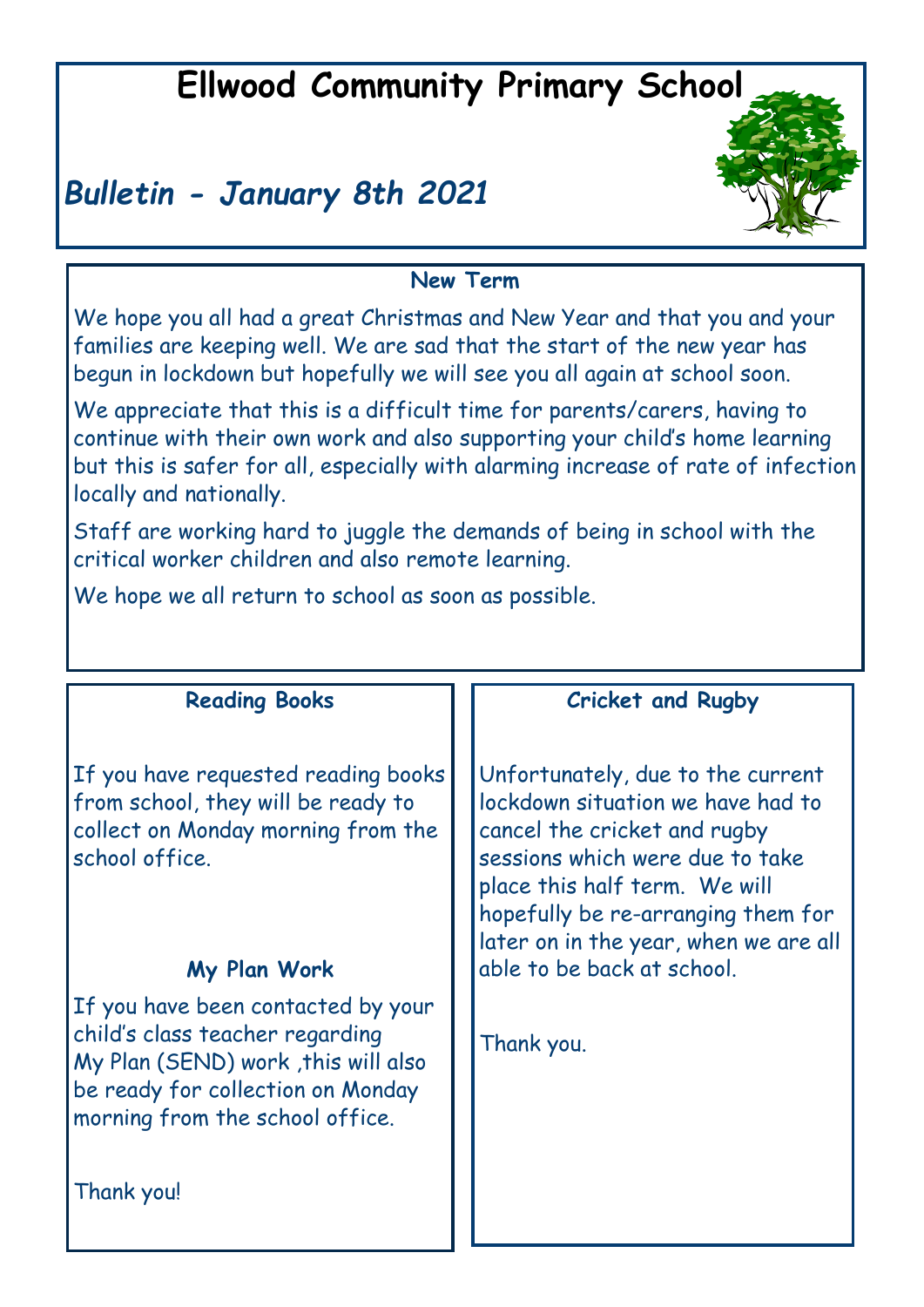### **Remote Learning**

Children are requested to access and complete their home learning on line. It will continue until at least the February half term and this is therefore a significant amount of time out of the classroom, so the children need to continue with their learning.

If you have any problems please contact the class teachers on the year group email addresses, please see below:

| Oak Class (Miss Peart)        |                                 | Please use existing email address |
|-------------------------------|---------------------------------|-----------------------------------|
| Year One (Miss Hek)           |                                 | year.one@ellwood.gloucs.sch.uk    |
| Year Two (Miss Chisman)       | $\frac{1}{2}$ and $\frac{1}{2}$ | year.two@ellwood.gloucs.sch.uk    |
| Year Three (Mrs Aston)        | $\frac{1}{2}$ and $\frac{1}{2}$ | year.three@ellwood.gloucs.sch.uk  |
| Year Four (Miss Carruthers) - |                                 | year.four@ellwood.gloucs.sch.uk   |
| Year Five (Mrs Marshall)      | $\frac{1}{2}$ and $\frac{1}{2}$ | year.five@ellwood.gloucs.sch.uk   |
| Year Six (Mrs Woodhouse)      | $\blacksquare$                  | year.six@ellwood.gloucs.sch.uk    |

If you are having difficulties accessing the learning platform or are in need of a device for accessing the platform, please contact the school office: admin@ellwood.gloucs.sch.uk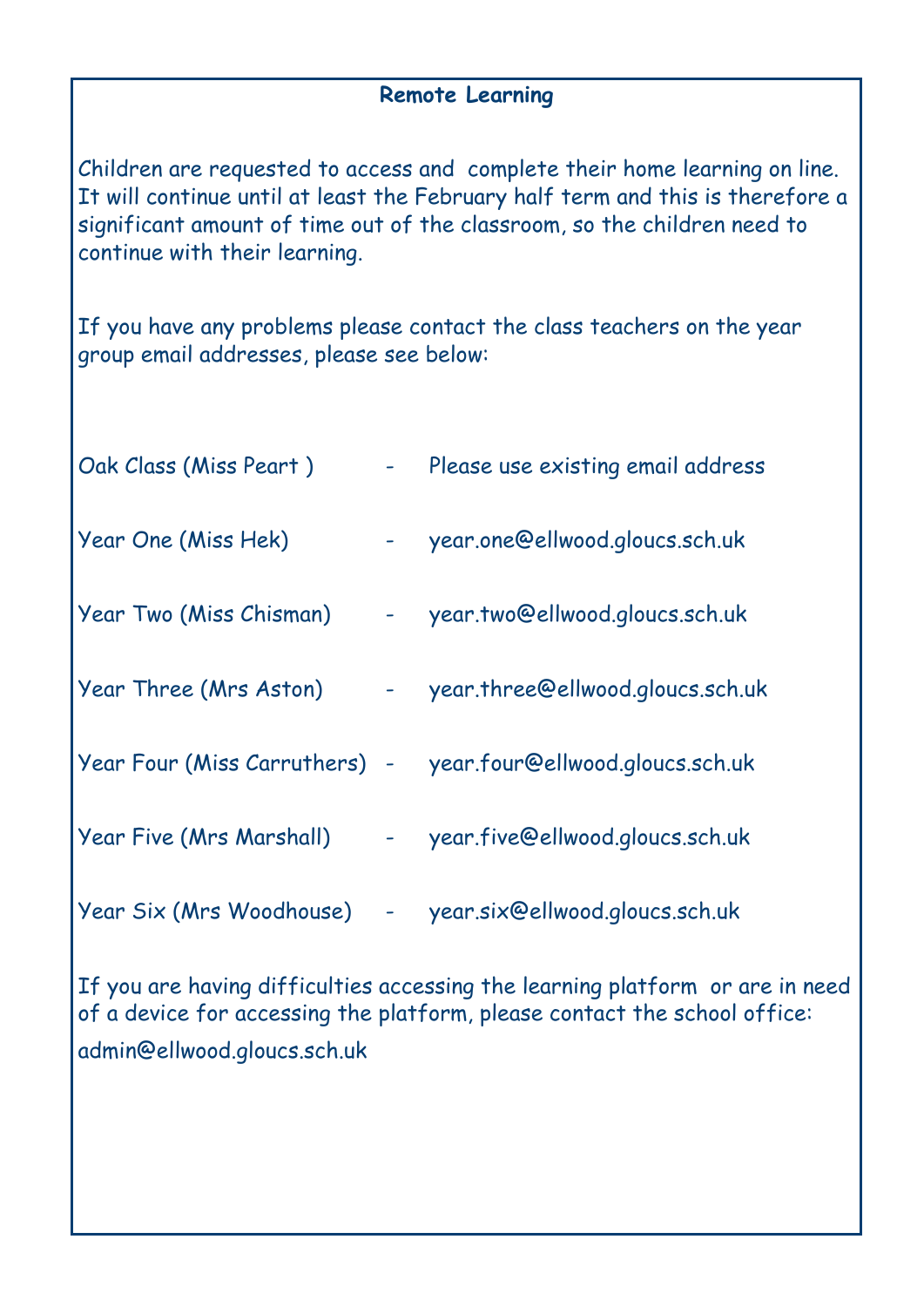# **Using X Box or Play Station to access remote learning**

We have been made aware that you are able to access remote learning via X Box and Playstation—please see instructions below. We are no experts in this but it may be worth investigating as an alternative means to accessing the platform, if you have a limited number of devices to use at home.

We also believe that the Kindle FireStick may be used to access remote learning too, so it may be worth having a look at this also.

#### X Box

- 1. Plug a keyboard into the x box USB slot
- 2. 2. Go in to my games and apps
- 3. Find Microsoft Edge and select
- 4. Type in : ellwood.calibrae.com
- 5. To move around you can use the X Bbox controller or plug in a mouse.

### Play Station

- 1. Identify the Play Station internet browser icon (it is the WWW with dots around it)
- 2. Press PS4 logo on the controller
- 3. Go to the library and find options for games and applications
- 4. Go into applications and you will find the internet browser
- 5. Type in : ellwood.calibrae.com
- 6. To move around you can use the controller or plug in a mouse.

If this is unsuccessful, please research who to do this.